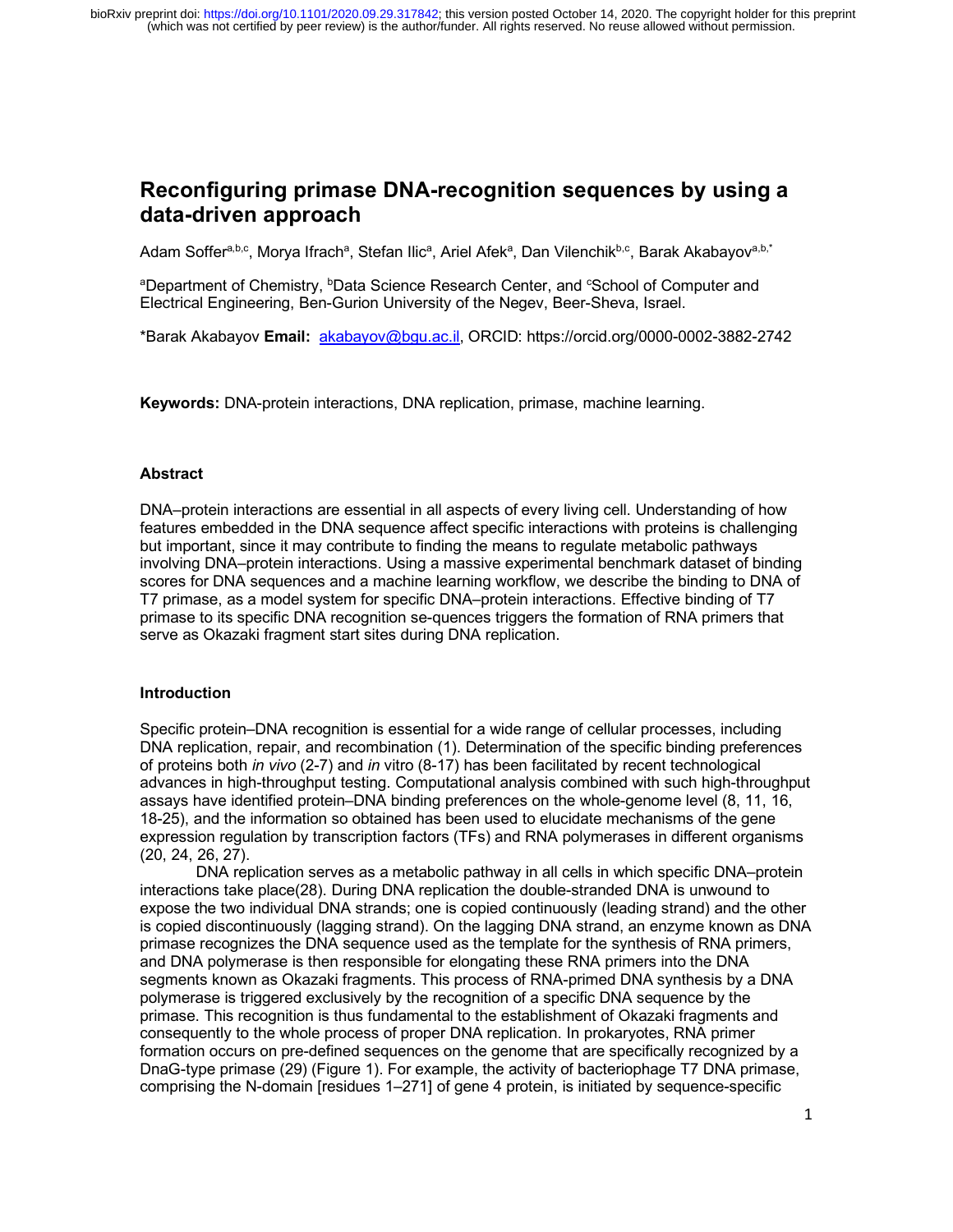binding of DNA primase to 5'-GTC-3' (30, 31), which is then followed by the synthesis of a functional primer (32). Importantly, it is now known that even though DNA primase recognizes a specific trinucleotide sequence, flexibility in the selection of initiation sites for Okazaki fragments is allowed (33), i.e., not every primase-DNA recognition sequence (PDRS) will become an Okazaki fragment start site. The reason for this flexibility is, however, not understood and is the enigma that we address in the current study: Although extensive research has been carried out on the interactions of DNA primase with DNA, it is still not clear why DNA primase ignores the majority of trinucleotide recognition sites. In *Escherichia coli*, for example, DnaG primase ignores ~97% of the trinucleotide recognition sites and initiates Okazaki fragments only every 1.5–2 kb (and not more frequently)(34). The literature offers two possible explanations for the effect of selective DNA sequence recognition by a primase: The first, well-explored possibility, is that other DNA replication proteins, such as DnaB (35-38), single-stranded DNA-binding protein (SSB)(39), or clamp loader (40), affect the binding of the primase (DnaG) to DNA or even change the preferences for PDRSs on the genome. The second possibility is that a sequence larger than a trinucleotide is required for the specific binding of a primase. On the basis of the mismatch between the frequency of GTC sequences on the bacteriophage T7 genome and the actual size of the Okazaki fragments, it is reasonable to assume that only a sequence larger than a trinucleotide will lead to "effective binding" of a DNA primase, i.e., binding yielding an RNA primer that marks the start site of an Okazaki fragment.

In our first steps to investigate the above-described possibility of a larger DNA binding determinant, we applied high-throughput primase profiling (41), in which binding scores for tens of thousands of DNA primase–DNA binding events on a protein-DNA binding microarray (PBM) were combined with biochemical analysis (41). This technology facilitated the analysis of the composition of sequences flanking the specific recognition site and their corresponding binding scores and confirmed that a GTC sequence is not sufficient for the recognition of DNA templates by T7 primase (41, 42). Specifically, we showed that T7 primase has a high affinity for PDRSs containing T/G, C/T, or G/C/T, leading to the formation of longer RNA primers (41). Although the development of high-throughput primase profiling facilitated the acquisition of massive amounts of data on DNA-primase-binding events, the means to systematically analyze that data in a way that will facilitate a comprehensive understanding of the recognition process are yet to be put in place. Specifically, analysis of this data will throw light on the principles for selection of PDRSs on a genome during DNA replication by enabling us to answer the following questions: 1) Is there information stored in the DNA sequence that is important for T7 primase binding? 2) If we understand the principles of specific primase DNA recognition, can we predict binding scores of T7 primase for a given DNA sequence? And 3) Can we generate new DNA sequences with desired binding scores based on the sequence features embedded in the DNA? Answering the third question will enable us to ascertain which features embedded in specific DNA binding sequences govern the binding of DNA primase.

In concert with cutting-edge developments in biochemical technologies, current progress in computational science provides us with the opportunity to construct knowledge-based models that will help us to answer the above questions. Here, we describe an intelligent learning workflow that provides a comprehensive view of the principles that govern the design and activity of PDRSs with unprecedented flexibility and accuracy. We applied this workflow to elucidate the link between the larger context, i.e., the flanking nucleotides, of the primase recognition sequence and the synthesis of RNA primers that initiate Okazaki fragments.

## **Results and Discussion**

The overall structure of our study is comprised of the following stages of analysis of the data obtained using PBMs for quantitative measurements of T7 primase-DNA binding, after preprocessing of the data (Scheme 1): step 1) preparation of a PBM-driven benchmark data; step 2) clustering the PDRSs containing DNA sequences; step 3) training a regression model; and step 4) predicting the score of new DNA sequences, and generating novel DNA sequences with desired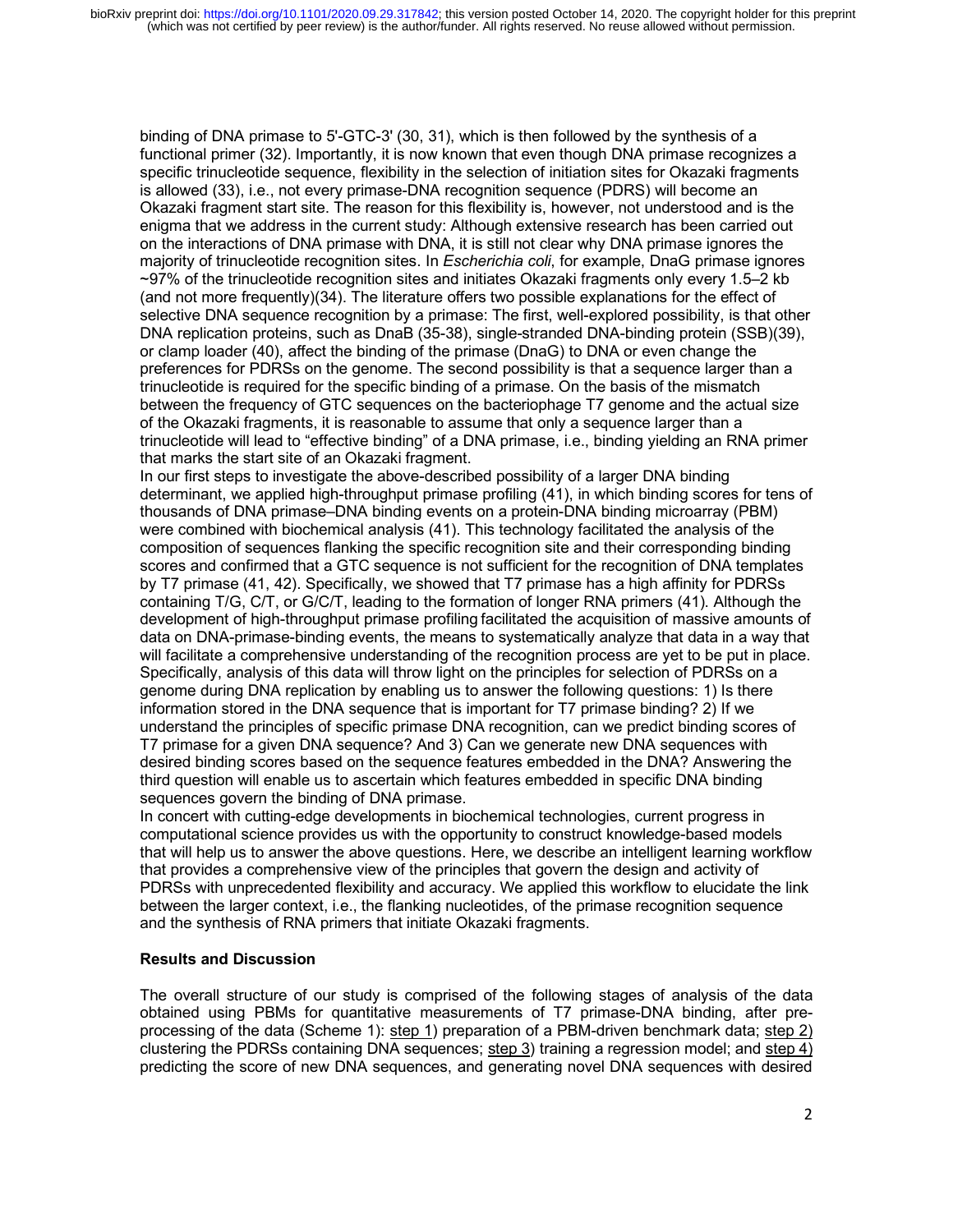binding scores for T7 primase. These steps are elaborated below, as are the data preprocessing and step 5 (Scheme 1), which is biochemical validation.

**Data preprocessing and vectorization of DNA sequences.** Before the data analysis, considerable attention was paid to data preprocessing, as the success of the subsequent application of machine-learning algorithms depended on the explicit presentation of the data in a way that facilitated the extraction of meaningful features and the removal of distracting outliers. The preprocessing of PBM-derived DNA-primase binding data comprised four steps: data cleansing, data filtration, embedding of the sequences into vectors, and data normalization, as follows. Using the PDRSs as meaningful "words" on the basis of their sequence features, where each sequence was assigned to its PBM-driven binding score, we focused on the sequences that could potentially serve as Okazaki fragment start sites. We started with the preparation of a "lexicon" of DNA "words," each comprising a larger context of GTC-containing sequences that allow effective binding of T7 primase, i.e., the binding of T7 primase that yields RNA primers. The starting point for the preprocessing was that while an average size of  $\neg 64$  nucleotides (Figure 2a) is the expected distance between two GTC sequences, Okazaki fragment size of 1000-6000 nucleotides is obtained experimentally (Figure 2b, marked in the red range box).

We thus posited that GTC-containing PDRSs must be larger than a trinucleotide sequence to meet the frequency on the genome that would allow the creation of Okazaki fragments of sizes that were observed previously (Figure 2c, red lines: larger GTC-containing sequences that match experimental sizes of Okazaki fragments (43); black lines: frequency of GTC every 64 bases).

Since DNA sequences constitute a form of categorical data represented by nucleotides, the preprocessing step was required to convert the plain representation of DNA sequences into a meaningful numeric representation. Such a representation of DNA sequences was obtained by using One Hot Encoding (OHE). In this way, a categorical sequence was converted into an array of integers in which each nucleotide was represented by four unit vectors: (A=[1000], C=[0100], G=[0010], T=[0001]), e.g., the sequence ACCG was encoded as 1000|01000|01000|0010. Every DNA sequence, represented by a 144-dimensional vector, was fed as an input into both a Kmeans model (using Euclidian distance) and a Ward-method-based (44) hierarchical clustering model.

**Defining the mathematical descriptors (features) of the PDRSs.** The challenge in the selection of descriptors in the DNA sequences derived from the fact that only a limited number of features that have chemical/physical meaning are useful for model construction and from difficulties in converting DNA sequences into vectors of numbers. Importantly, nucleotides, being categorical variables, cannot be treated in terms of ordinal data. Since "hand-crafted" features extracted from DNA sequences did not improve prediction of primase binding scores (Supplementary Figure S1), we utilized the K-mer method for feature extraction (45). In brief, the K-mer is a frequency vector that counts all possible combinations of short sequences (of size K) in larger DNA sequences. As the K parameter increases, the number of possible combinations increases, while the frequency of each mer decreases (Supplementary Figure S2), giving sparser, yet more detailed, data. Since the K-mer method can be implemented with different normalization and striding techniques, even with insufficient structural information, we used a 1-step stride to allow overlap between mers and normalized the extracted K-mer counts.

Extracting features from the DNA sequences of the microarray using the K-mer approach allowed us to find association rules for those DNA sequences (unsupervised algorithms). The sequential features obtained were also used to generate a prediction model of primase–DNA binding, based on primase-binding data collected from PBM experiments (supervised algorithms).

**Exploratory data analysis**. As is customary, we started with exploratory data analysis, which is unsupervised in nature (i.e., the primase binding scores were ignored). The goal here was to produce a meaningful visualization of the data with the aim to obtain new insights. To this end, we reduced the dimensionality of the data using principal component analysis (PCA), and applied various clustering algorithms, which revealed a meaningful cluster structure with respect to the binding score. After applying PCA to the data, i.e., to the  $4<sup>K</sup>$  dimensions existing for each 36-mer oligonucleotide, we found that the top three principal components explained 64% of the total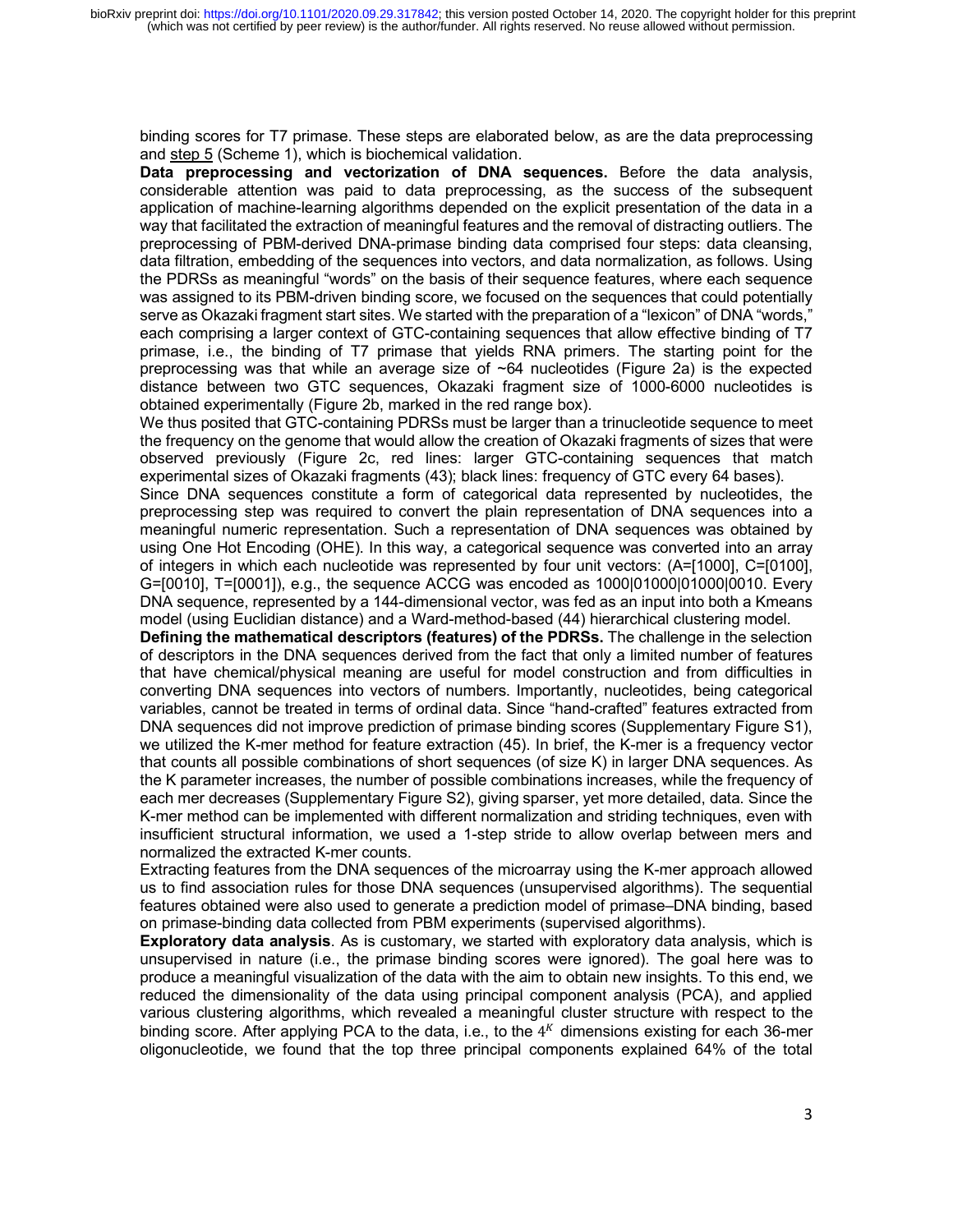variance. Therefore, we concluded that this number of principal components enables the production of a meaningful 3D picture.

To interpret the clusters generated using PCA, the binding values obtained for the T7 primase of all the DNA sequences were normalized and used to color code the data points in the clusters (Figure 3a). The most striking result to emerge from the color-coded data was its arrangement into five clusters—one homogeneous cluster of DNA sequences that are strongly bound to T7 primase (colored red in Figure 3a), two homogeneous clusters of DNA sequences with weaker binding to T7 primase (colored blue), and two inhomogeneous clusters with uniformly distributed binding scores. This organization of the data points into meaningful clusters indicates that: 1) there are hidden descriptors within the DNA sequence that are essential for primase binding, and 2) the sequence descriptors obtained by the K-mer approach (Figure 3b) are more than adequate for describing primase–DNA binding.

Using the Kmeans algorithm, we were able to shed light on the distributions of the binding scores within the five clusters and to show that preprocessing using OHE results in clusters containing similar score distributions to the 5-cluster structure obtained by PCA. The Kmeans iterative algorithm partitions the data space into sub-spaces, thereby assigning a matching label (the cluster number) to each instance according to its location.

Clustering of the unlabeled DNA sequences in Kmeans relied on the sequence distances from the corresponding cluster centroids. As each sequence was represented using OHE, the distance between two sequences could be described as the number of changes needed in one sequence to convert it into the other sequence. In the Kmeans analysis, aligning the PBM-driven binding score for each DNA sequence revealed that each cluster exhibited a clear trend, as the group of binding scores to the primase was distributed unevenly with long tails (Figure 3c), which means that each cluster held exceptions.

While Kmeans computes distances of instances from the centroids, clustering of unlabeled DNA sequences using Ward's minimum variance method (44) allowed tracking of the evolution of clusters (Figure 3d). The maximal Ward distance (WD) gap was obtained using 5 clusters, as observed from PCA and Kmeans for the same dataset of DNA sequences. Furthermore, we can see in Figure 3d that each colored branch holds a sub-group with two highly repeating letters (CT, GT, AC, AG) or a uniform distribution of the letters (ACGT).

**Predicting the binding score**. After clustering the DNA sequences in the microarray into groups with common features, the next step was to predict the outcome of T7 primase–DNA binding for a given DNA sequence. To increase accuracy, each cluster was fitted separately. We used GTCcontaining DNA sequences and their corresponding PBM-driven binding scores as input and output pairs for the training set, respectively. The PBM-driven data comprises the continuous numerical binding values for DNA sequences, i.e., the type of data that regression models are aimed to solve. We extracted sequence-based features (SBF) inspired by pseudo K-tuple nucleotide composition (46). We modified the ordinary method for SBF extraction by neglecting locality-based features, since distance was interpreted as the number of nucleotides between a mer and its closest 5′-GTC start site. Our modified method for feature extraction provided us with sequence-wise normalized K-mers. We then tested different regression algorithms using criteria that can differentiate between uninformative and highly informative SBFs. Thereafter, we applied the L1 regularized linear regression [least absolute shrinkage and selection operator (Lasso) (47)] model on each bin separately with the aim to emphasize meaningful mers and to prevent overfitting of the model. (Lasso's output is a closed form expression that is generated under fewer, yet more meaningful, coefficients by applying a penalty for each variable.) In addition, we extracted an expected performance measure separately for each bin obtained by Kmeans, as the mean absolute errors (MAE, an error estimate for the regression) for our results were uneven across bins (Table 1). Lasso's performance differed across bins, where bins 0 and 1 each generated an error of about 15%, and bins 2, 3 and 4 generated a relatively small error of 6% (Table 1). We found that pretreating the data using Kmeans decreased the prediction error by approximately 10% (Table 2). To force all the coefficients of the Lasso model to be positive for every K-mer feature, we extracted

the largest 10 coefficients of each bin and investigated the effect of the K-mer features on the model. The trained models were cross validated on 5-folds of the training dataset and tested on a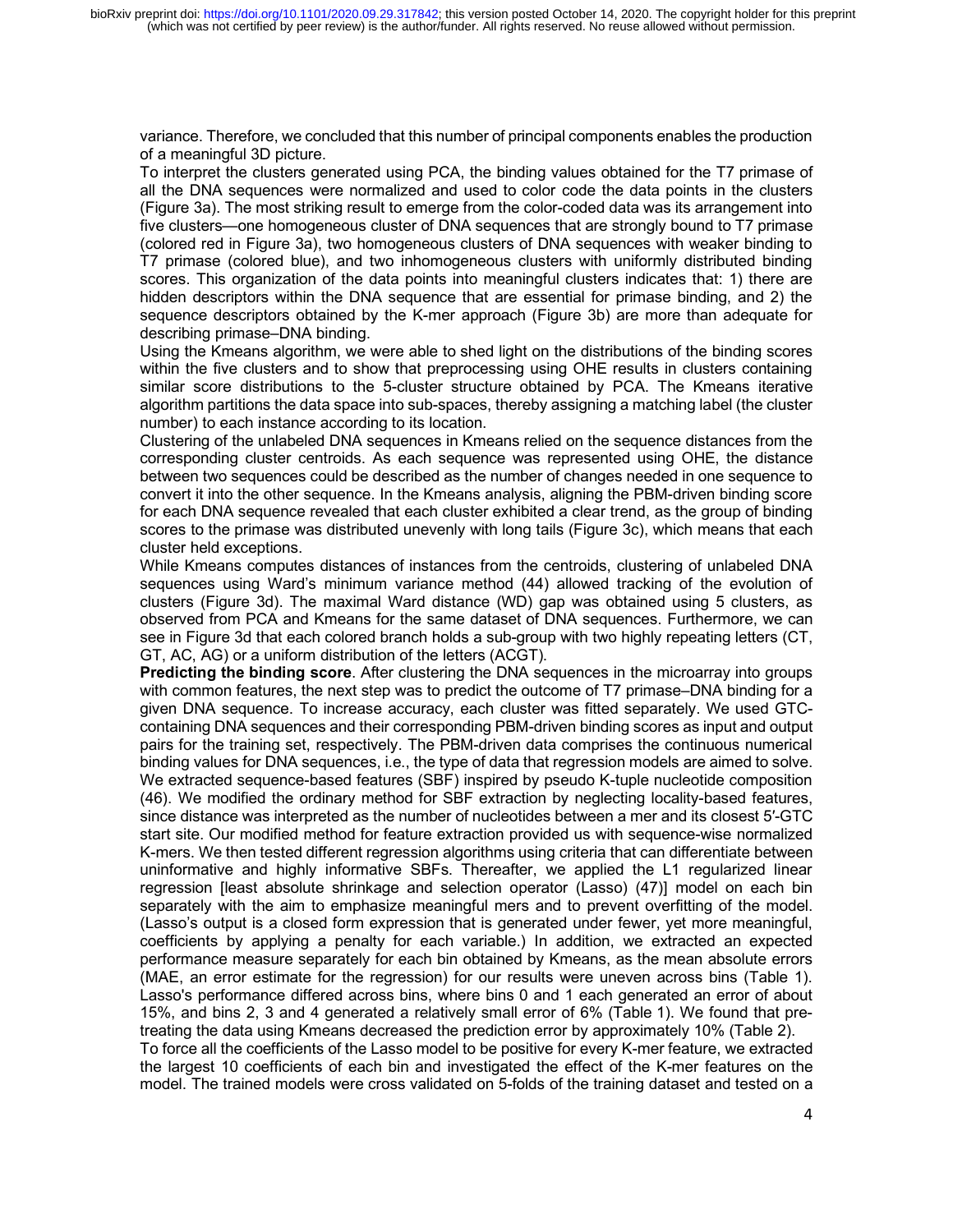small test-set taken from the PBM results; the set consisted of 16 sequences, divided into two groups with significantly different primase binding signals (Figure 4a), namely, 8 sequences that showed weak binding to primase, and 8 sequences with strong binding. Given the training data distribution, our models predicted binding of primase with any GTC-containing sequence, with an MAE of < 12% (Figure 4a).

**Biochemical validation.** On the genome, the initial step of sequence specific (PDRS) binding is followed by synthesis of a dinucleotide (5′-AC-3′), which is then extended into a functional primer by DNA primase. It has previously been shown that A/G-containing sequences that flank the specific recognition site increase primase-DNA binding affinity in comparison to T/G-containing sequences<sup>14</sup>. Since binding to DNA is a pre-requisite for primase activity, the strength of binding affects the magnitude of the catalytic activity of the primase and the yield of the RNA product. We used qualitative biochemical assays to experimentally validate the prediction model described above. The validation provided insights into the features embedded in the DNA sequences that are important for binding and catalytic activity of DNA primase.

I. Correlation between prediction of primase binding to PDRS and catalytic activity. The eight sequences with strong binding and the eight with weak binding to primase, which were used as the test set in the supervised learning part of this study, yielded RNA primers, as was expected from their PBM-driven binding values. This finding shows, for the first time, that the sequence descriptors embedded in the DNA sequence are sufficient to predict binding scores and that prediction of a binding sequence correlates well (96.9 % Pearson correlation coefficient) with the formation of RNA primers (Supplementary Figure S3). The understanding of how sequential features embedded in the DNA is related to the binding of primase allows us not only to predict binding scores of a given PDRS, but also to design novel PDRSs that yield high primase binding scores.

II. Exhaustive search for flanking sequences that yield novel PDRSs. Features important for DNAprimase binding were used in formulating design principles to generate novel GTC-containing DNA sequences with desired binding scores. Assuming that the DNA sequences originate from 5 different clusters (Figure 3) that require 5 different models, we generated two types of DNA sequences as follows: 1) We selected DNA sequences from two homogenous clusters of primase binding scores and exhaustively altered the non-"GTC" nucleotides to generate primase recognition DNA sequences (new PDRSs). Three altered sequences that did not exist in the training set and yielded the 10th, 50th, and 90th percentile binding strengths were selected from the two clusters (clusters 0 and 4, Figure 3) for further biochemical evaluation. 2) DNA sequences were generated in the same way, and two novel DNA sequences from each Kmean cluster, one that represented the strongest binding prediction and another that represented weakest, were selected (overall 10 sequences. DNA sequence and their predicted scores are presented in Supplementary Table S2) for biochemical analysis (Supplementary Figure S4).

To characterize the effect of the novel DNA sequences (PDRSs) generated as described above, we quantified and compared RNA primer formation by T7 primase, where the generated PDRSs were used as templates for the synthesis (Figure 5). Specifically, we used  $\lceil v^{-32}P\lceil ATP \rceil$  to 5' endlabel the RNA primers, which ensured that each primer was labeled only once, and thus the absolute amounts of RNA primers could be quantified (Figure 5). For the 10 DNA templates that represented weak/strong binding to primase from each one of the five clusters (Figure 3), we found that the newly designed DNA sequence flanking the 5′-GTC-3′ sequence with higher binding scores for T7 primase showed improved RNA primer synthesis activity, as was to be expected (Supplementary Figure S4). These results confirm our machine learning prediction model and indicate that higher binding affinity for PDRS recognition sequences are dictated by features embedded in the DNA sequence. Using the exhaustive search for flanking sequences that yield novel primase-DNA binding sequences developed here, we are now in a position to design DNA templates that yield: 1) larger amounts of RNA primers, and 2) longer RNA primers that can serve as functional primers for T7 DNA polymerase(48). Both the length and the quantity of the RNA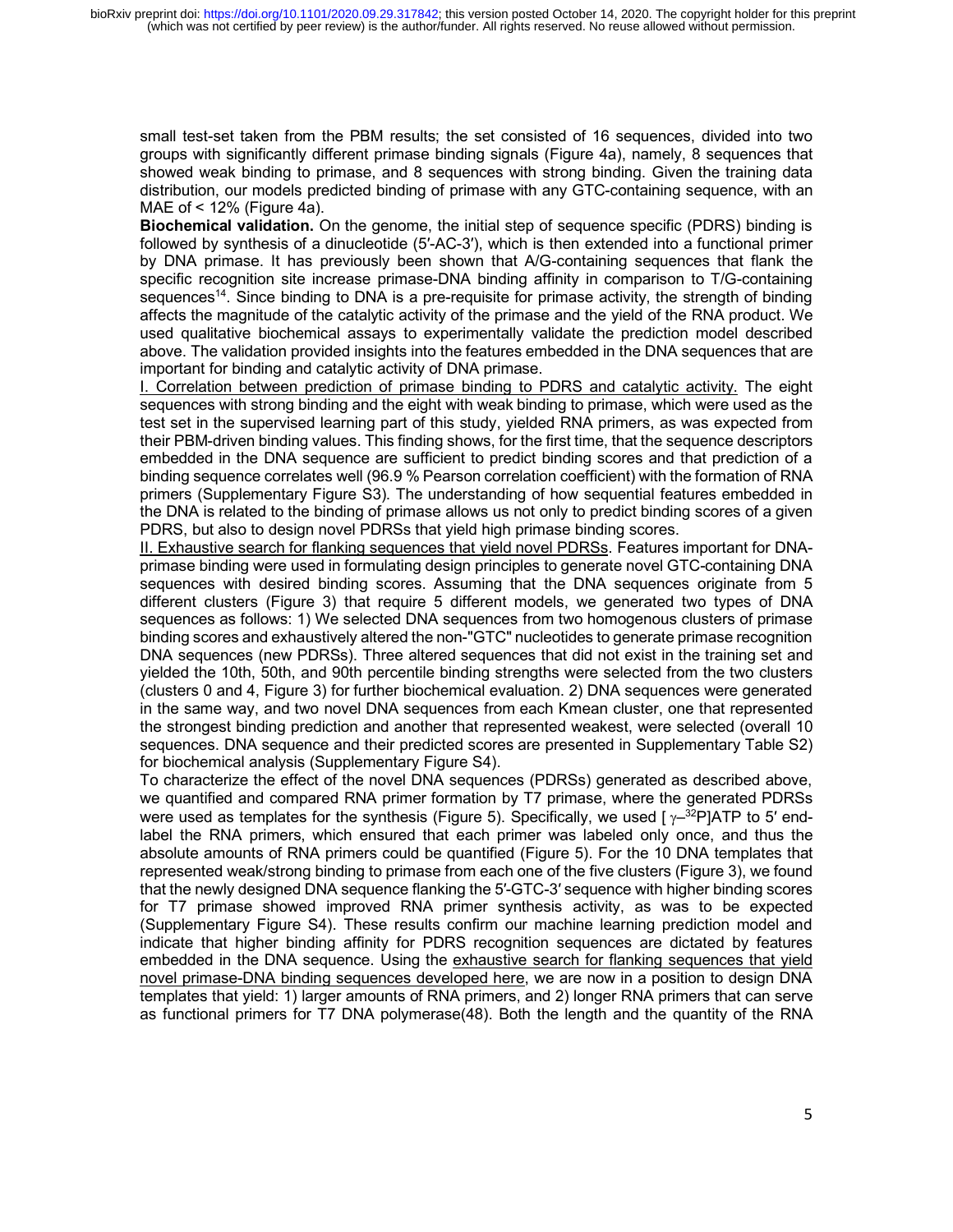primers are likely to be essential for the decision to start Okazaki fragments by DNA polymerase on the lagging DNA strand.

## **Conclusions**

On the basis of PBM data for primase binding previously obtained for > 150,000 DNA sequences, this study set out to: 1) develop the means to predict the binding score of T7 primase for a given DNA sequence, 2) describe the DNA sequence features essential for binding of the enzyme, and 3) generate novel sequences with a high propensity for T7 primase binding. The K-mers approach for feature selection in the DNA sequential data that was used here appears to cover all possible combinatorial pieces of information hidden in the DNA sequences and serves as an efficient strategy for feature extraction. The Kmers method, which simply counts explicit combinations of nucleotides in a DNA sequence, was superior to other accepted methods of "hand-crafted" feature extraction from DNA sequences. Features obtained by Kmers clearly bear DNA properties important for primase binding, as demonstrated by the unsupervised analysis in which clustered groups coincided with experimental binding scores.

Although this study focused on DNA sequence recognition by T7 primase, the findings may well have bearing on rules hidden in DNA sequences that are crucial for other specific DNA-protein interactions. These findings thus contribute to our understanding of how DNA primase selects Okazaki fragments start sites on the genome and why only some of the possible priming sites initiate during DNA replication, while others do not, resulting in Okazaki fragments with a largerthan-expected average length. The implications of this study are that design principles for any DNA sequence with a desired binding affinity to T7 primase can indeed be generated computationally on the basis of our analysis. Furthermore, PDRSs could be designed to yield an RNA primer with a particular content. In conclusion, state-of-the-art carefully selected learning methods, like those used here, have enormous analytical potential for predicting specific protein-DNA interactions, but require large amounts of data, a requirement than can indeed be met by using PBMs.

## **Materials and Methods**

Detailed descriptions of the materials and methods used in this work, including design of DNA library, data-preprocessing, machine learning algorithms (unsupervised and supervised), protein expression/purification, and DNA primase activity, are provided in SI Appendix, Materials and Methods.

## **References**

- 1. H. F. Lodish *et al.*, *Molecular cell biology* (Citeseer, 2000), vol. 4.
- 2. A. P. Boyle *et al.*, High-resolution mapping and characterization of open chromatin across the genome. *Cell* 132, 311-322 (2008).
- 3. P. G. Giresi, J. Kim, R. M. McDaniell, V. R. Iyer, J. D. Lieb, FAIRE (Formaldehyde-Assisted Isolation of Regulatory Elements) isolates active regulatory elements from human chromatin. *Genome research* 17, 877-885 (2007).
- 4. J. R. Hesselberth *et al.*, Global mapping of protein-DNA interactions in vivo by digital genomic footprinting. *Nature methods* 6, 283-289 (2009).
- 5. D. S. Johnson, A. Mortazavi, R. M. Myers, B. Wold, Genome-wide mapping of in vivo protein-DNA interactions. *Science* 316, 1497-1502 (2007).
- 6. B. Ren *et al.*, Genome-wide location and function of DNA binding proteins. *Science* 290, 2306-2309 (2000).
- 7. H. S. Rhee, B. F. Pugh, Comprehensive genome-wide protein-DNA interactions detected at single-nucleotide resolution. *Cell* 147, 1408-1419 (2011).
- 8. G. Badis *et al.*, Diversity and complexity in DNA recognition by transcription factors. *Science* 324, 1720-1723 (2009).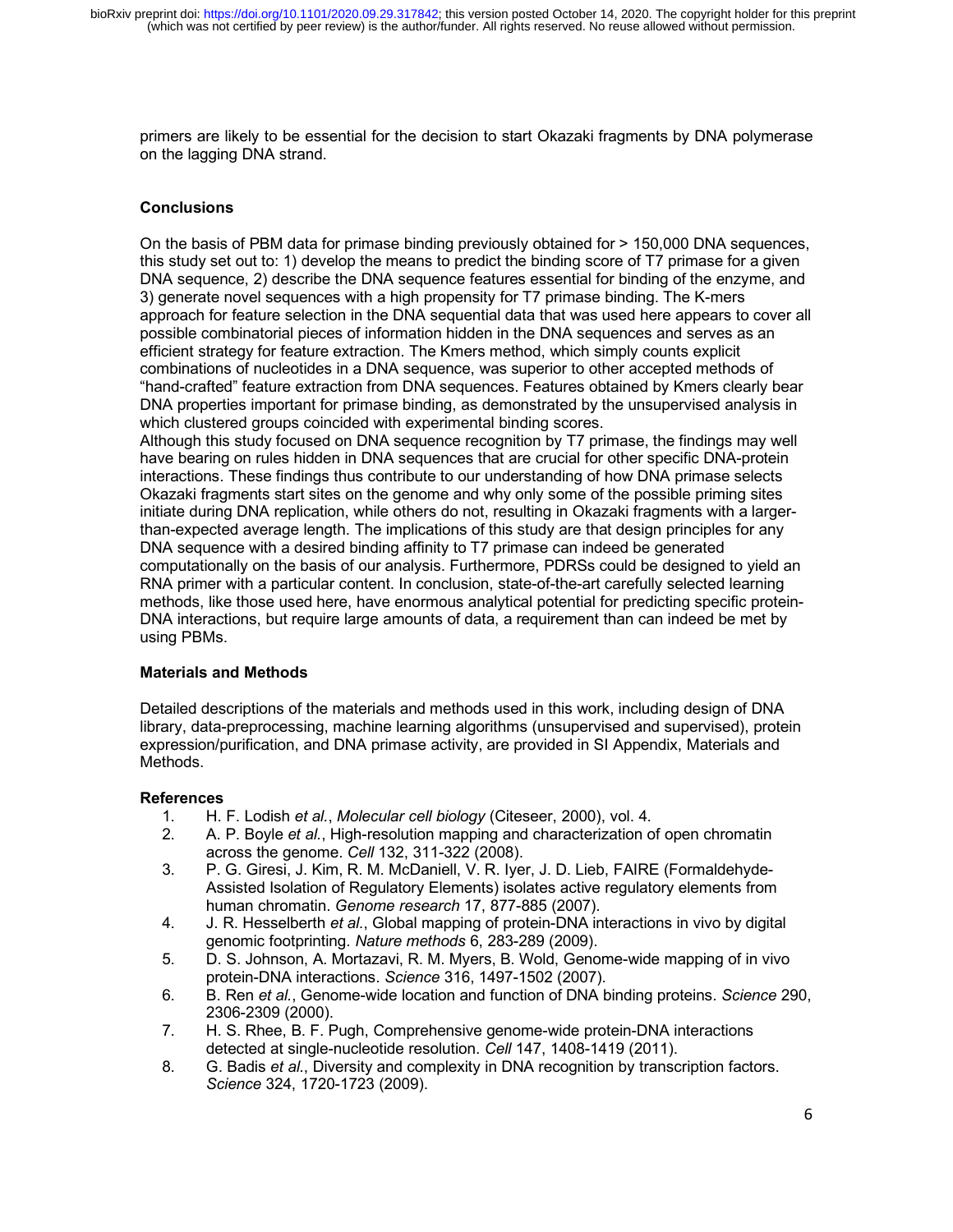- 9. M. F. Berger *et al.*, Compact, universal DNA microarrays to comprehensively determine transcription-factor binding site specificities. *Nature biotechnology* 24, 1429-1435 (2006).
- 10. P. M. Fordyce *et al.*, De novo identification and biophysical characterization of transcription-factor binding sites with microfluidic affinity analysis. *Nature biotechnology* 28, 970-975 (2010).
- 11. A. Jolma *et al.*, DNA-binding specificities of human transcription factors. *Cell* 152, 327- 339 (2013).
- 12. S. J. Maerkl, S. R. Quake, A systems approach to measuring the binding energy landscapes of transcription factors. *Science* 315, 233-237 (2007).
- 13. M. B. Noyes *et al.*, Analysis of homeodomain specificities allows the family-wide prediction of preferred recognition sites. *Cell* 133, 1277-1289 (2008).
- 14. T. R. Riley *et al.*, SELEX-seq: a method for characterizing the complete repertoire of binding site preferences for transcription factor complexes. *Hox Genes: Methods and Protocols*, 255-278 (2014).
- 15. C. L. Warren *et al.*, Defining the sequence-recognition profile of DNA-binding molecules. *Proceedings of the National Academy of Sciences of the United States of America* 103, 867-872 (2006).
- 16. M. T. Weirauch *et al.*, Determination and inference of eukaryotic transcription factor sequence specificity. *Cell* 158, 1431-1443 (2014).
- 17. A. Zykovich, I. Korf, D. J. Segal, Bind-n-Seq: high-throughput analysis of in vitro protein–DNA interactions using massively parallel sequencing. *Nucleic acids research*, gkp802 (2009).
- 18. E. Birney *et al.*, Identification and analysis of functional elements in 1% of the human genome by the ENCODE pilot project. *Nature* 447, 799-816 (2007).
- 19. C. D. Carlson *et al.*, Specificity landscapes of DNA binding molecules elucidate biological function. *Proceedings of the National Academy of Sciences* 107, 4544-4549 (2010).
- 20. E. P. Consortium, The ENCODE (ENCyclopedia of DNA elements) project. *Science* 306, 636-640 (2004).
- 21. M. A. Hume, L. A. Barrera, S. S. Gisselbrecht, M. L. Bulyk, UniPROBE, update 2015: new tools and content for the online database of protein-binding microarray data on protein–DNA interactions. *Nucleic acids research*, gku1045 (2014).
- 22. T. I. Lee *et al.*, Transcriptional regulatory networks in Saccharomyces cerevisiae. *Science* 298, 799-804 (2002).
- 23. R. Rohs *et al.*, The role of DNA shape in protein–DNA recognition. *Nature* 461, 1248- 1253 (2009).
- 24. S. Roy *et al.*, Identification of functional elements and regulatory circuits by Drosophila modENCODE. *Science* 330, 1787-1797 (2010).
- 25. Y. Zhao, G. D. Stormo, Quantitative analysis demonstrates most transcription factors require only simple models of specificity. *Nature biotechnology* 29, 480-483 (2011).
- 26. R. A. Mooney *et al.*, Regulator trafficking on bacterial transcription units in vivo. *Molecular cell* 33, 97-108 (2009).
- 27. B. J. Venters, B. F. Pugh, Genomic organization of human transcription initiation complexes. *Nature* 502, 53-58 (2013).
- 28. A. Kornberg, T. A. Baker, *DNA replication* (University Science Books, Sausalito, Calif., ed. 2nd, 2005), pp. xvi, 931 p.
- 29. D. N. Frick, C. C. Richardson, DNA primases. *Annual review of biochemistry* 70, 39-80 (2001).
- 30. W. Stratling, R. Knippers, Function and purification of gene 4 protein of phage T7. *Nature* 245, 195-197 (1973).
- 31. J. Wolfson, D. Dressler, Regions of single-stranded DNA in the growing points of replicating bacteriophage T7 chromosomes. *Proceedings of the National Academy of Sciences of the United States of America* 69, 2682-2686 (1972).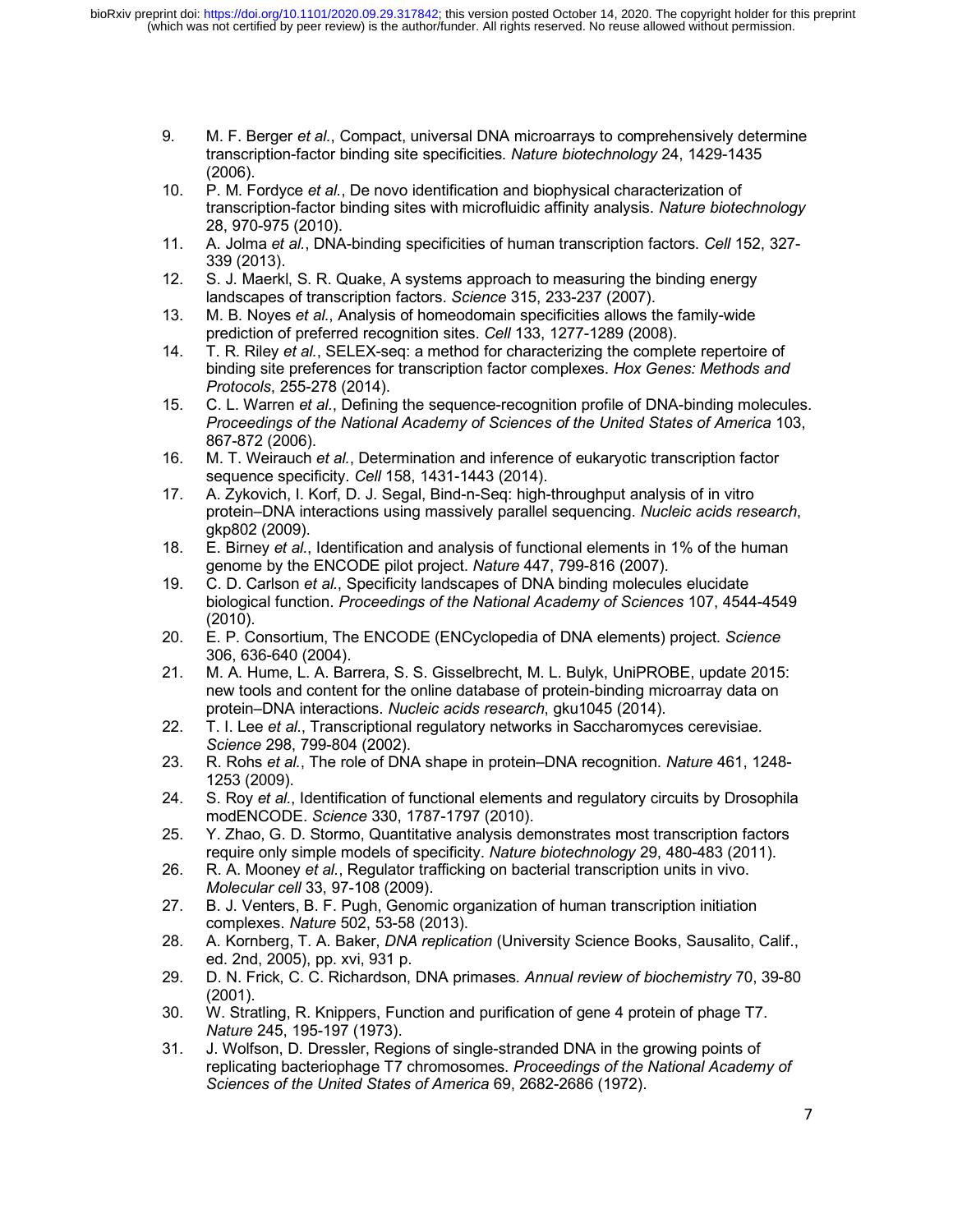- 32. C. C. Richardson *et al.*, Replication of bacteriophage T7 DNA by purified proteins. *Cold Spring Harbor symposia on quantitative biology* 43 Pt 1, 427-440 (1979).
- 33. S. J. Lee, B. Zhu, S. M. Hamdan, C. C. Richardson, Mechanism of sequence-specific template binding by the DNA primase of bacteriophage T7. *Nucleic acids research* 38, 4372-4383 (2010).
- 34. J. E. Corn, P. J. Pease, G. L. Hura, J. M. Berger, Crosstalk between primase subunits can act to regulate primer synthesis in trans. *Molecular cell* 20, 391-401 (2005).
- 35. J. E. Corn, J. G. Pelton, J. M. Berger, Identification of a DNA primase template tracking site redefines the geometry of primer synthesis. *Nature structural & molecular biology* 15, 163-169 (2008).
- 36. K. K. Andrilenas, A. Penvose, T. Siggers, Using protein-binding microarrays to study transcription factor specificity: homologs, isoforms and complexes. *Briefings in functional genomics* 14, 17-29 (2015).
- 37. P. Soultanas, The bacterial helicase-primase interaction: a common structural/functional module. *Structure* 13, 839-844 (2005).
- 38. J. Thirlway, P. Soultanas, In the Bacillus stearothermophilus DnaB-DnaG complex, the activities of the two proteins are modulated by distinct but overlapping networks of residues. *Journal of bacteriology* 188, 1534-1539 (2006).
- 39. N. Naue, M. Beerbaum, A. Bogutzki, P. Schmieder, U. Curth, The helicase-binding domain of Escherichia coli DnaG primase interacts with the highly conserved C-terminal region of single-stranded DNA-binding protein. *Nucleic acids research* 41, 4507-4517 (2013).
- 40. K. Chintakayala *et al.*, Domain swapping reveals that the C- and N-terminal domains of DnaG and DnaB, respectively, are functional homologues. *Molecular microbiology* 63, 1629-1639 (2007).
- 41. A. Afek *et al.*, DNA Sequence Context Controls the Binding and Processivity of the T7 DNA Primase. *iScience* 2, 141-147 (2018).
- 42. S. Ilic *et al.*, DNA Sequence Recognition by DNA Primase Using High-Throughput Primase Profiling. *J Vis Exp* 10.3791/59737 (2019).
- 43. L. Balakrishnan, R. A. Bambara, Okazaki fragment metabolism. *Cold Spring Harbor perspectives in biology* 5 (2013).
- 44. J. H. J. Ward, Hierarchical Grouping to Optimize an Objective Function. *J Am Stat Assoc* 58, 236–244 (1963).
- 45. W. Chen, T. Y. Lei, D. C. Jin, H. Lin, K. C. Chou, PseKNC: a flexible web server for generating pseudo K-tuple nucleotide composition. *Anal Biochem* 456, 53-60 (2014).
- 46. F. Y. Dao, H. Lv, F. Wang, H. Ding, Recent Advances on the Machine Learning Methods in Identifying DNA Replication Origins in Eukaryotic Genomics. *Front Genet* 9, 613 (2018).
- 47. R. Tibshirani, Regression Shrinkage and Selection via the lasso. *Journal of the Royal Statistical Society* 58, 267–288 (1996).
- 48. L. J. Romano, C. C. Richardson, Characterization of the ribonucleic acid primers and the deoxyribonucleic acid product synthesized by the DNA polymerase and gene 4 protein of bacteriophage T7. *The Journal of biological chemistry* 254, 10483-10489 (1979).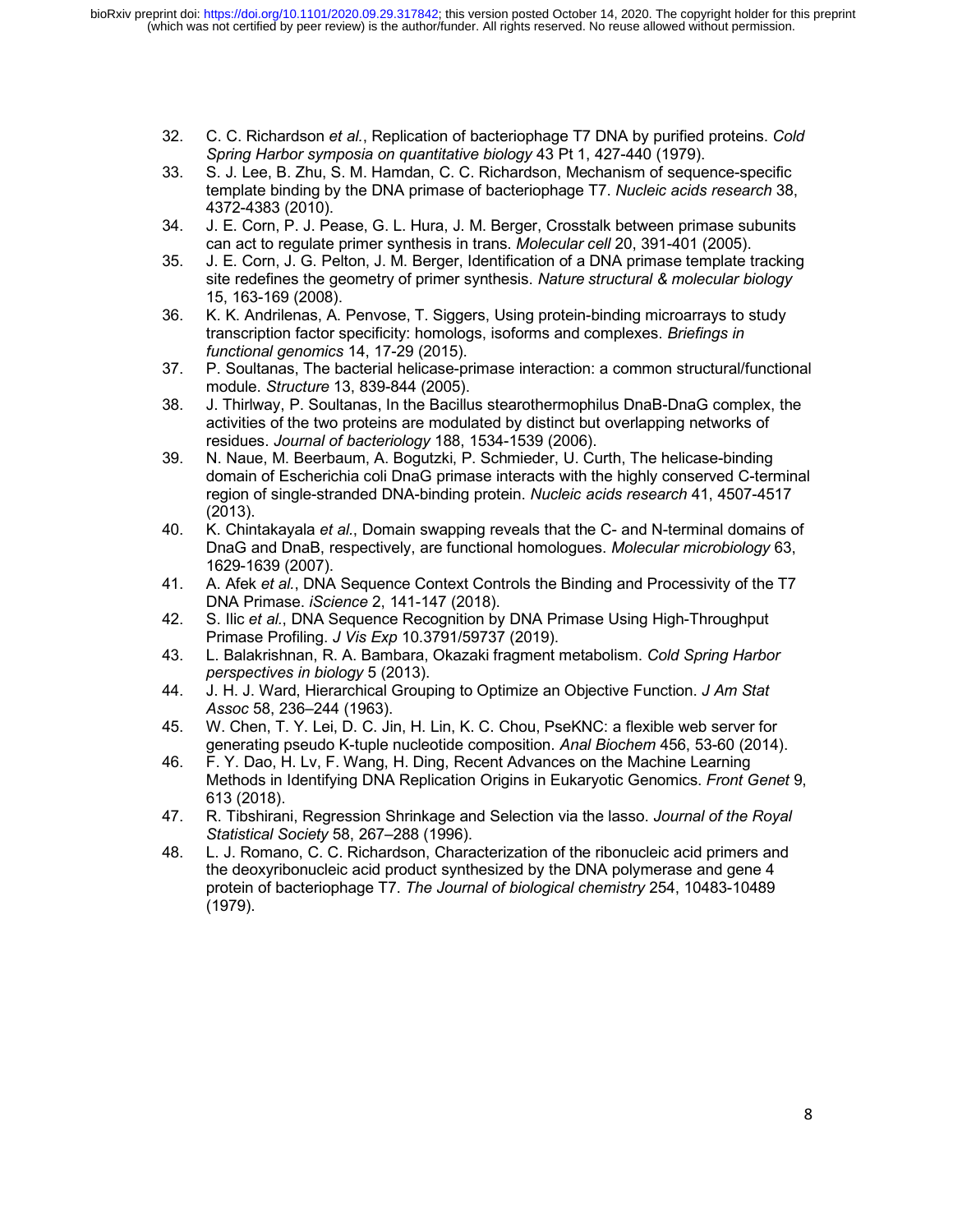## **Figures and Tables**



**Figure 1.** Schematic representation of primase binding to a single-stranded DNA template and synthesis of an RNA primer.



#### **Scheme 1. Analysis workflow after preprocessing the data from the primase–DNA**

**binding microarray.** The benchmark dataset containing DNA sequences for the training set was preprocessed (step 1). The DNA sequences were clustered into five bins using exploratory data analysis (EDA), i.e., unsupervised algorithms (step 2). A different regressor was trained for every cluster. Several regression algorithms were used; linear regression with L1 regularization provided the best results. To predict the binding scores of a new DNA sequence, the sequence was assigned to a specific bin, and its score for primase binding was predicted using that bin's regressor (step 3). Novel DNA sequences (PDRSs) with high binding score for primase were generated (step 4). It was then possible to examine the ability of those PDRSs to bind primase and induce the synthesis of RNA primers (step 5).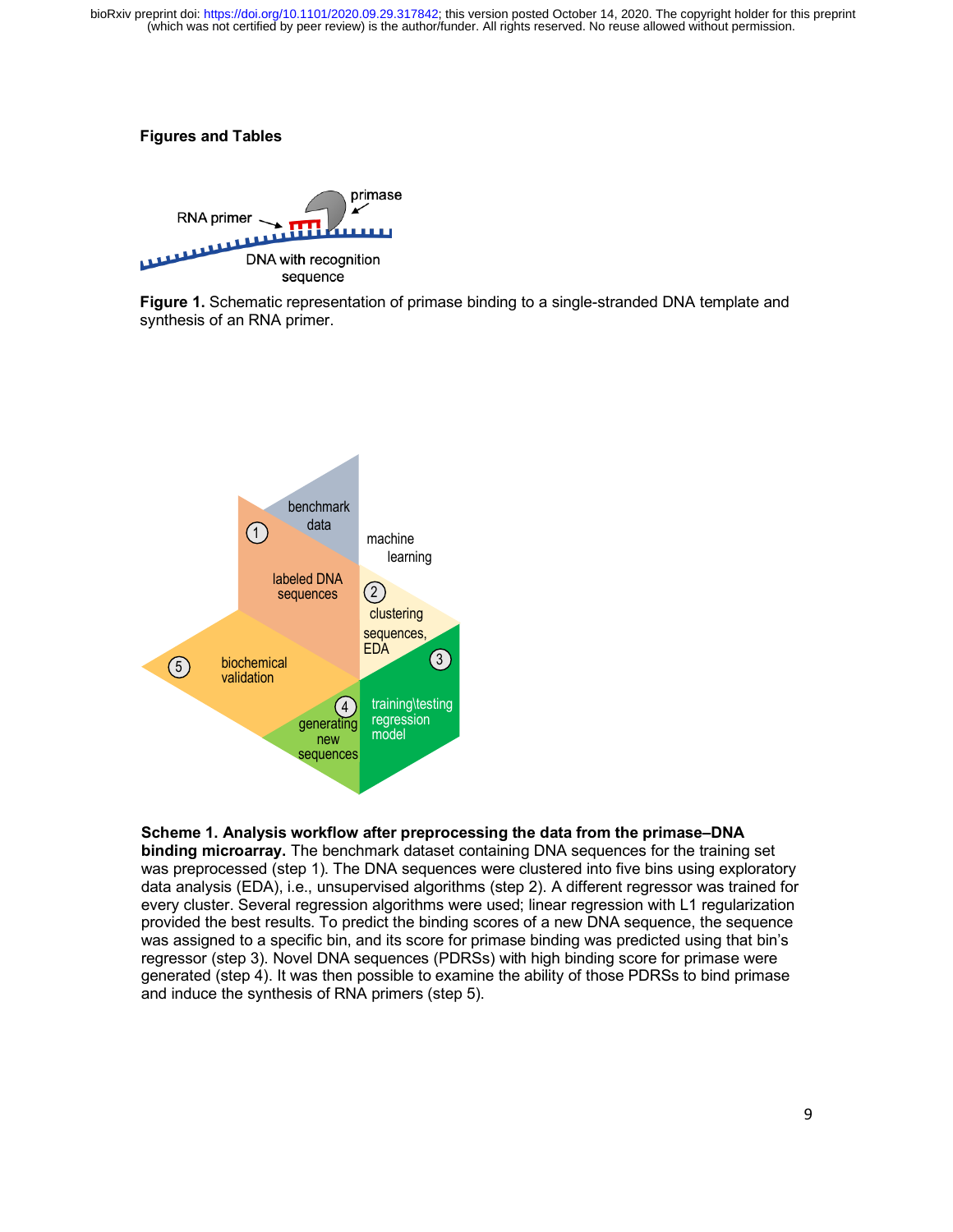

**Figure 2. Frequency and distribution of GTC-containing primase-DNA recognition sequences (PDRSs) on the bacteriophage T7 genome. a, Size distribution of GTCcontaining DNA sequences on the genome of bacteriophage T7.** The frequency of the occurrence of GTC in a random sequence is every  $4^3$  = 64 bases (approximately as indicated by the orange line). b, Calculated size distribution of the DNA sequence between GTC-containing PDRSs on the T7 genome that match the actual size of Okazaki fragments. These PDRSs consist of 0-3 nucleotides flanking the GTC sequence and are distributed at an inter-PDRS distance that ranges between 1000-6000 nucleotides, which yield Okazaki fragments of the same size. c, All combinations of possible T7 PDRSs (5′-GTC-3′) on the genome are considered. Black lines represent the frequency of GTCs; red lines represent the frequency of large-context GTCcontaining PDRSs that match experimental values for Okazaki fragment sizes.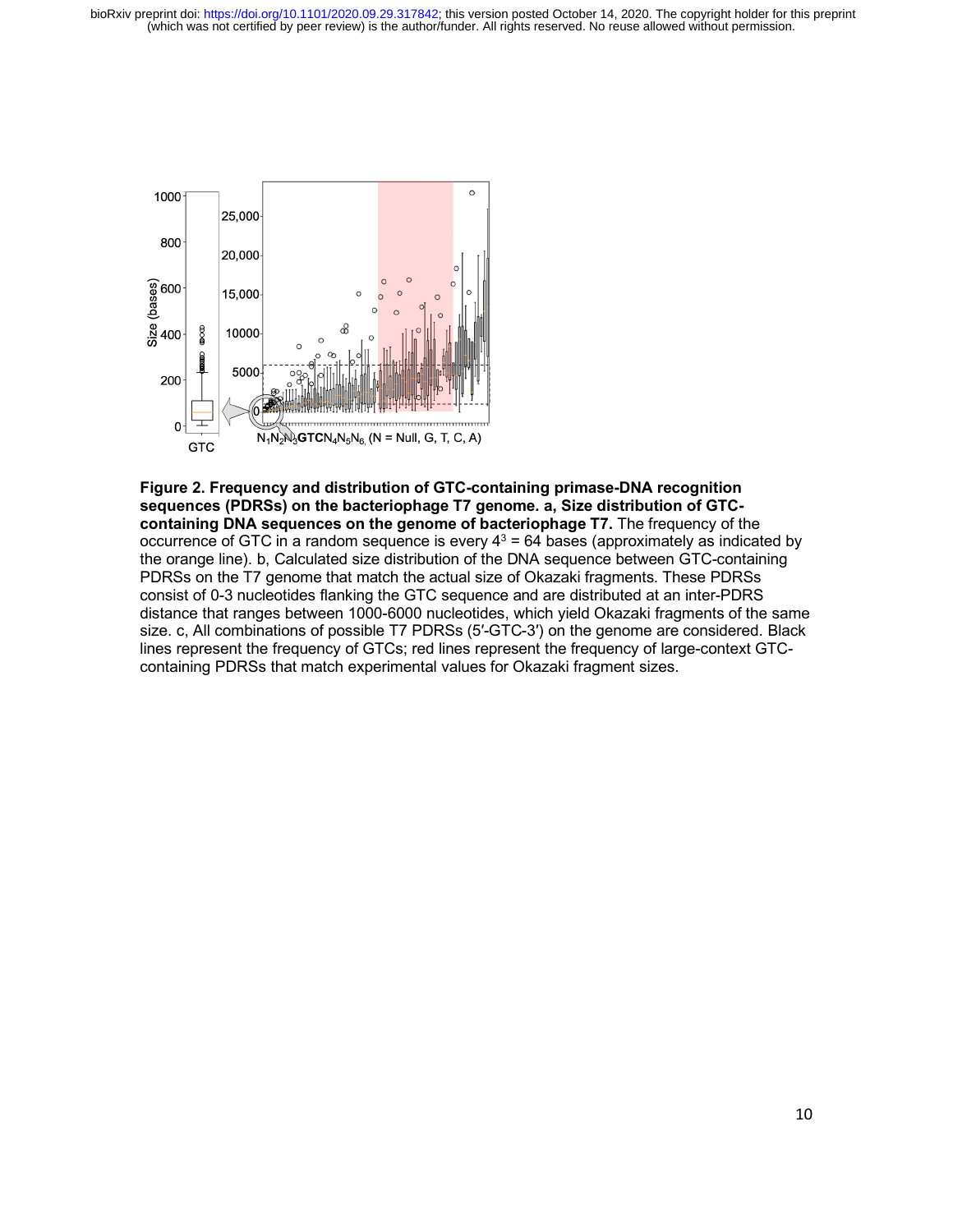

**Figure 3. Inference from DNA sequences without labeled responses for T7 primase binding (unsupervised learning).** a, Dimensionality reduction algorithm PCA tri-plot used to visualize the data by selecting the top three principal components. Assignment of the binding scores (labels) to

each data point shows an uneven distribution across two clusters (2, 3) and a homogeneous distribution in three clusters (0, for strong binding to T7 primase, and 1 and 4 for weak binding). b, Correlation between the primase binding score and feature extraction (FE) using different methods: OHE, 2-mer, 3-mer and 4-mer counts. K-mers were used as descriptors for the PCA analysis. c, Kmeans clustering on one-hot encoded DNA sequences. Clustering was performed by measuring pairwise distances of DNA sequences from the centroid of each cluster. Violin plots representing the distribution of the binding scores assigned to each data point in the clusters are shown. Three clusters show evenly distributed scores (0, 1, 4) and two show a less homogeneous score distribution (2, 3). Each cluster is represented by a "mean word" (centroid):

(0) GTTTTGTTTTGTTTTTGTC GTGTGGTTGTGGTGGTA; (1)

CTTTTTTTCTTTTTTCGTCCTTTTTT TTTTTCCCCA; (2)

GAAGAAAATCCATAGGGTCAACCGGGTTATG TTAAA; (3)

CCACAAAAAAAAAAAAGTCCAACCCACAAAACCCC A; (4)

GGAAAGGAGAGAAAAAGTCAAAAAAGAAAGAAAGAA d, Hierarchical clustering. The x-axis shows DNA sequences emerging into clusters, and the y-axis shows the induced Ward distance of each stage. Letter sizes indicate the letter's frequency in each cluster. The maximal Ward distance gap is indicated between the dashed black lines. The figures were created using the Python package Seaborn and Matplotlib.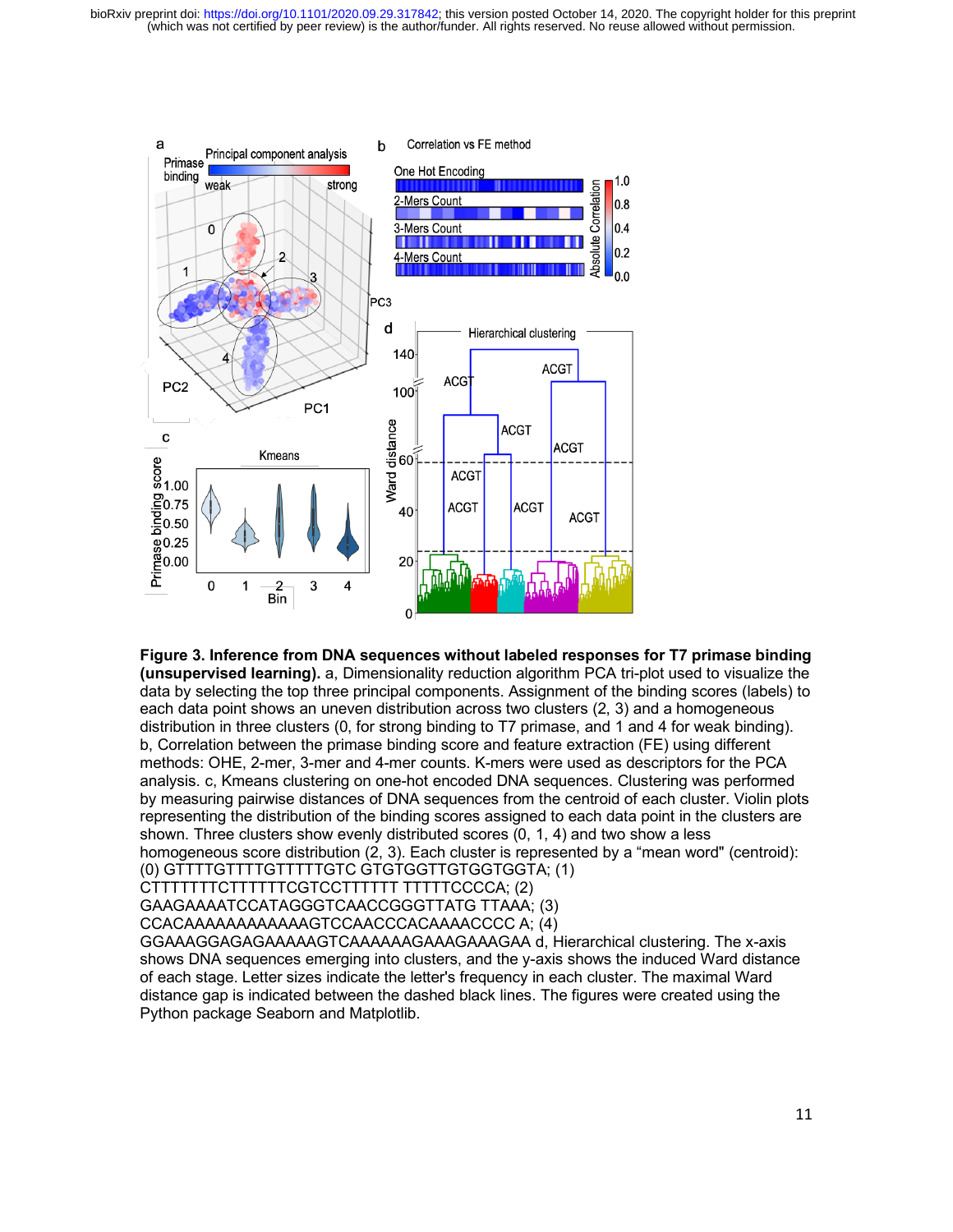

**Figure 4. Results for linear regression with L1 regularization (Lasso).** After cleaning, the training set contained 3150 instances (DNA sequences), whereas the test set contained 16 instances. Prediction of scores by using the regression model was performed on 16 DNA sequences with known scores, eight of which showed weak binding to T7 primase (blue graph) and eight showed strong binding to T7 primase (red graph). In accordance with the training-set double distribution (black graph), the predicted binding of the two test groups are distributed at weak and strong binding scores areas, respectively. Although the probability of finding DNA sequences with strong binding to primase is low, the model accurately predicted all DNA sequences that belong to the strong binding group. DNA sequences, their empirical and predicted scores are presented in Supplementary Table S1.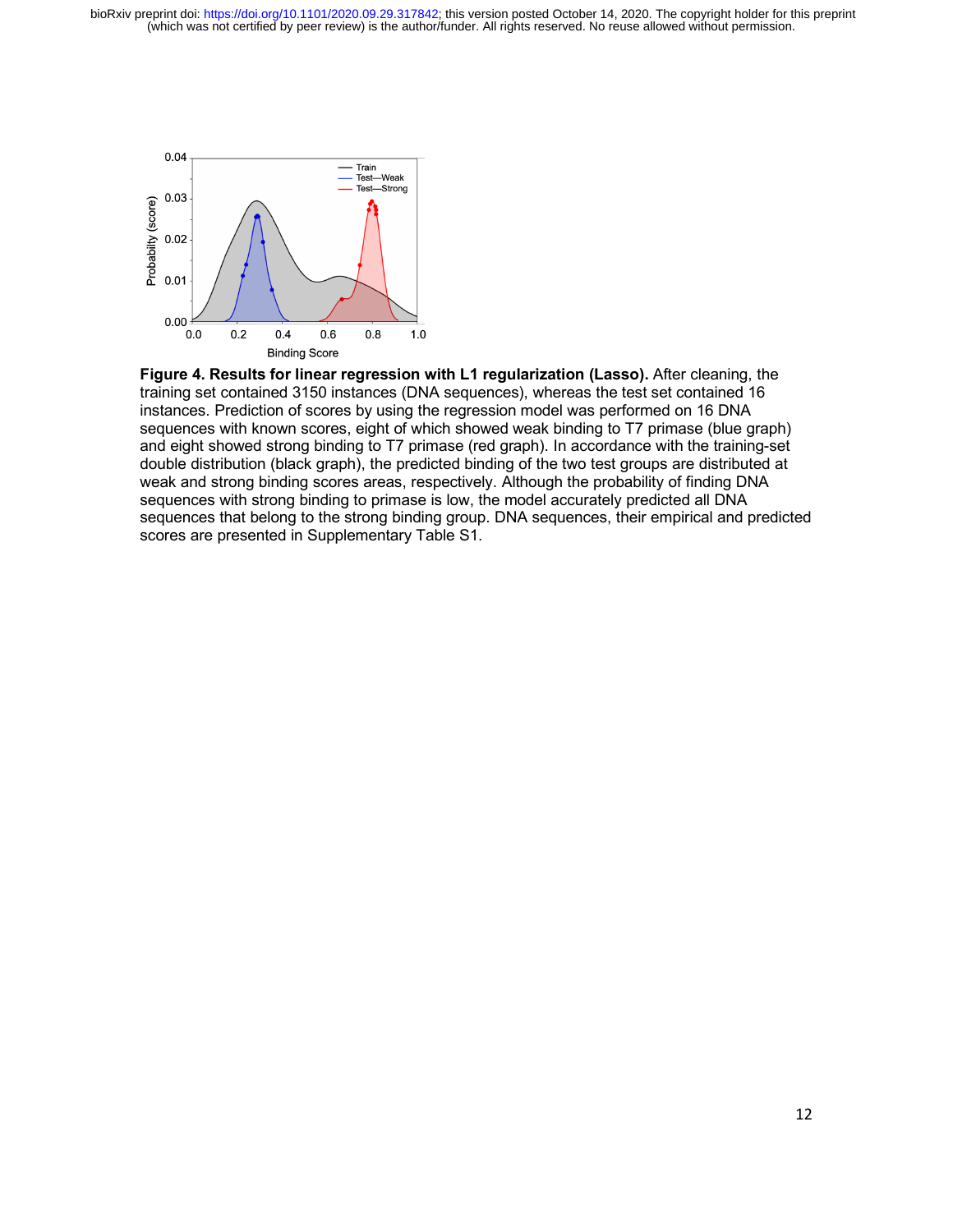

(which was not certified by peer review) is the author/funder. All rights reserved. No reuse allowed without permission. bioRxiv preprint doi: https://doi.org/10.110 **Binxting 3 COTes2**; this version posted October 14, 2020. The copyright holder for this preprint



**Figure 5. RNA primer synthesis catalyzed by the T7 primase on computer generated GTCcontaining DNA templates.** Three DNA sequences from Kmeans clusters #0 and #4 that show the 10th, 50th, and 90th percentile binding scores were selected in each cluster. Distribution of binding values for the two clusters are presented. Note that cluster #0 shows stronger primase binding values, on average, than cluster #4. The standard reaction mixture contained oligonucleotides with the primase recognition sequence, a control oligonucleotide 5'-GGGTCA10- 3', and  $\gamma$ <sup>-32</sup>P-ATP, CTP, GTP, and UTP. After incubation, the radioactive products were analyzed by electrophoresis on a 25% polyacrylamide gel containing 7 M urea, and visualized using autoradiography. Table present the DNA sequences and their corresponding binding values.